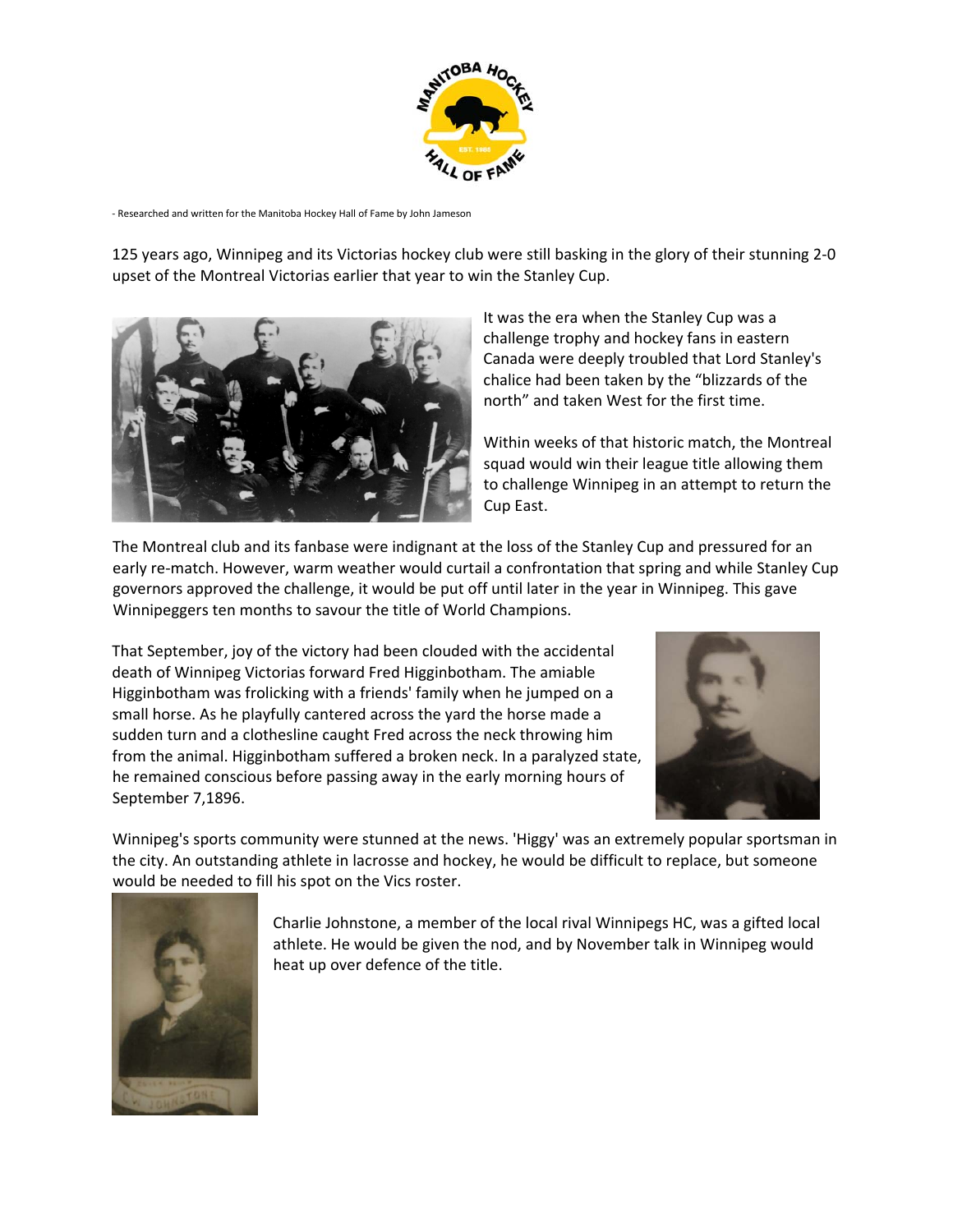

Upon presentation of the Stanley Cup in 1892, Lord Stanley had assigned trustees to put in place and uphold the rules of the Dominion hockey championship of Canada;

- The Cup is automatically awarded to the team that wins the title of the previous Cup champion's league, without the need for any other special extra contest.
- Challengers for the Cup must be from senior hockey associations, and must have won their league championship. Challengers will be recognized in the order in which their request is received.
- The challenge games (where the Cup could change leagues) are to be decided either in a onegame affair, a two-game total goals affair, or a best of three series, to the benefit of both teams involved. All matches would take place on the home ice of the champions, although specific dates and times would have to be approved by the trustees.
- Ticket receipts from the challenge games are to be split equally between both teams.
- If the two competing clubs cannot agree to a referee, the trustees will appoint one, and the two teams shall cover the expenses equally. If the two competing clubs cannot agree on other officials, the referee will appoint them, and the two clubs shall also pay the expenses equally
- A league could not challenge for the Cup twice in one season.

On November 16th, 1896 Montreal representatives had visited the Stanley Cup trustees in Ottawa to confirm details of their challenge match with Winnipeg.

Montreal brought with them seven conditions for review, with the Trustees agreeing on three; that gate receipts will be split equally between teams; the referees will be agreed upon by both teams, and; there will be a right of appeal to the trustees on any question arising in Winnipeg in regards to the match.

Other conditions that could not be confirmed until Winnipeg were consulted, were; the dates of the challenge; whether it would be a best‐of‐three series or a single match; would the Trustees select the referee; and finally, a request that the championship be played under the eastern rules of the Amateur Hockey Association of the Montreal, Ottawa and Quebec league.

The Trustee's response on the final four conditions were; dates could not be confirmed without consulting Winnipeg but the challenge would occur between December 29 and January 2; consultation with Winnipeg, as the defending champions, would decide whether it would be one match or best-ofthree; rather than the Trustees selecting a referee, each club was asked to submit three names for referee; and if the clubs could not agree on rules, it would be left to the referee to decide or the game would be played half under eastern rules and half under western rules.

The Montrealers were hopeful that Winnipeg would agree on a best-of-three as the Eastern league schedule did not commence until the new year and they would not have played any games of meaning before heading West. Winnipeg would not be accommodating, however. Their first challenge back in February had been a single game in Montreal due to the home team having a scheduling conflict with their own league. Winnipeg had requested the Montrealers adjust their league schedule, but to no avail and a single game was played.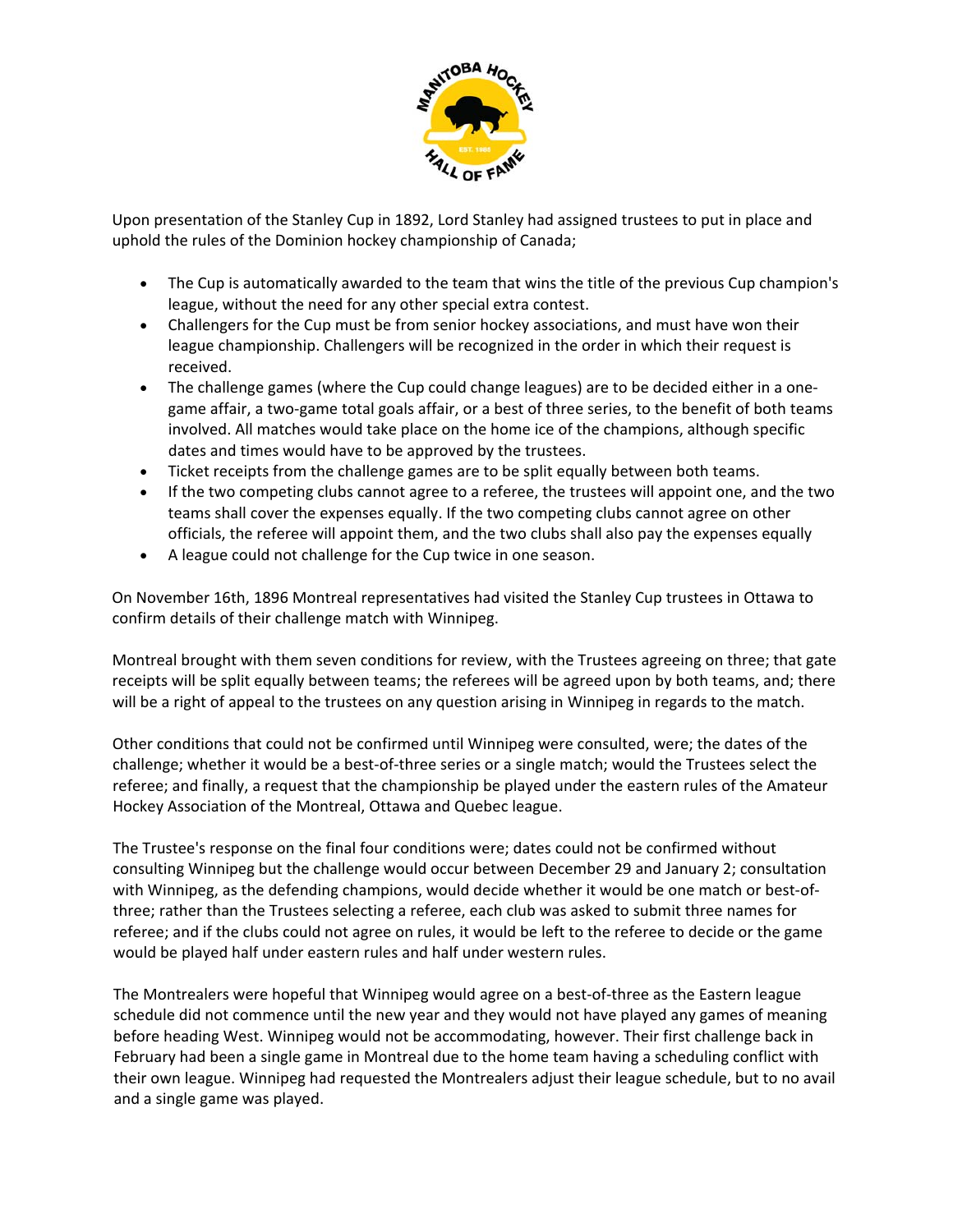

By November 19th, the Winnipeg Victorias had received the formal challenge which had been approved by the Stanley Cup trustees. Winnipeg was facing the same situation as Montreal had in their first challenge match, with their own provincial playdowns, and would only offer a one game title match. The Stanley Cup trustees tried their best to convince Winnipeg to play more than one game but to no avail.

On December 11th, the Winnipeg Victorias were at their home McIntyre Rink on Albert Street practicing their lifts and shooting skills when they received word that the championship would be a single game to be played on Wednesday, December  $30<sup>th</sup>$  at the McIntyre. The teams could not agree on a referee so the Stanley Cup trustees had appointed Weldy Young of Ottawa to oversee the match. Western hockey fans would soon be gripped in excitement in anticipation of the match.

After a series of joint practices with the local Winnipegs team, the hometown Vics played their first Senior league match that winter against that same team on December 17th. Despite winning 3‐2, Vic supporters were concerned over the inconsistent play of the Vics. Five days later, the two teams met again. This time the Vics



moved their lineup around with Rod Flett stepping into the cover position. The end result was an 8‐0 whitewash by the Vics and a happier group of fans.



The fifteen‐member Montreal team were in high spirits when they boarded their train East on Christmas morning. Arriving in Winnipeg on Sunday evening, December 27<sup>th</sup>, the Montrealers were greeted at the CPR station by the Winnipeg club members along with a sizeable crowd of hockey fans. The Montreal team was taken by open sled and put up at the Manitoba Hotel.

The visiting Montrealers generated much excitement in the city with over 700 fans attending their practice at the McIntyre Rink on Monday morning. As the team went through its paces it was quite apparent to all that the Montreal team was fit and ready. The upcoming match would be the greatest display of hockey Winnipeg had ever seen.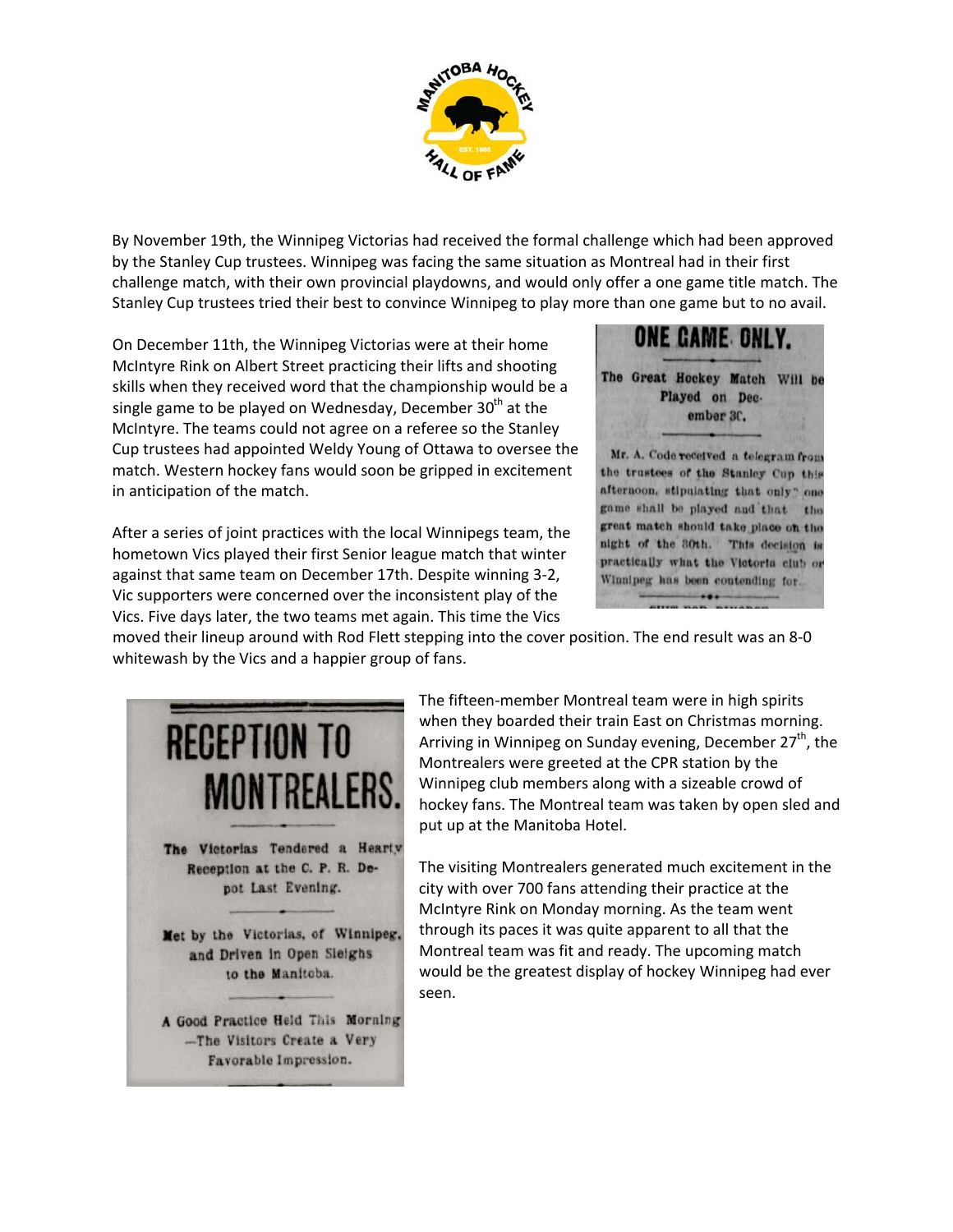



Crammed into the backside of Albert Street close to Notre Dame, the McIntyre's seating capacity had been increased to 2,000. The Mac was an odd‐shaped rink. One end was oval and the opposite end square. The home-town Vics would have the advantage of knowing how to play favourable bounces.

The game's reserved seats had gone on sale December 24<sup>th</sup> and were quickly sold out. By noon of game day a lineup had started to form for the Standing Room Only area. Some individuals who arrived early were buying lots of 25 tickets for friends while another enterprising fellow swung a deal for a ticket by trading 2 1/2 tons of coal for a seat. On the street, scalpers were doing brisk business. A hockey fan from Calgary was thrilled to secure a seat for an astronomical \$12. As game‐time approached a small gate was opened and those fortunate to gain entrance raced to the prime spots in the rink.

The lively crowd began to chant and sing and at 8:15 the maroon jerseys of the Montreal Victorias made their way onto the ice to a warm welcome. Shortly after, the McIntyre Rink rafters rattled and shook as the pro‐Winnipeg crowd greeted their hometown Victorias as they skated onto the ice looking resplendent in their famous Garnet jerseys with the Bison crest. The officials for the match were Weldy Young of Ottawa and Umpires – A. Shearer, Montreal; D. Clark, Winnipeg, and Shaw, Ottawa. After a very brief skate, Referee Young put the puck into action at 8:20 and the Stanley Cup awaited the winner.

In the first minute of play the Winnipeg boys took advantage of those odd boards and fired the puck into the Montreal end. Winnipeg's Dan Bain corralled a bizarre bounce of the end boards and fired the puck into the net. The McIntyre exploded as fans went wild, but Referee Young was using a whistle that could barely be heard and had called an offside. The goal was disallowed and a fast and even pace of play quickly resumed. Another offside goal was soon called back, this time on Montreal.

At the 6:30 mark, Dan Bain would be fed a pass off a Tote Campbell run and this time made no mistake in scoring. The McIntyre's roof would once again be tested in celebration and before the crowed could settle down, Campbell would take an Armytage pass and put Winnipeg up 2‐0.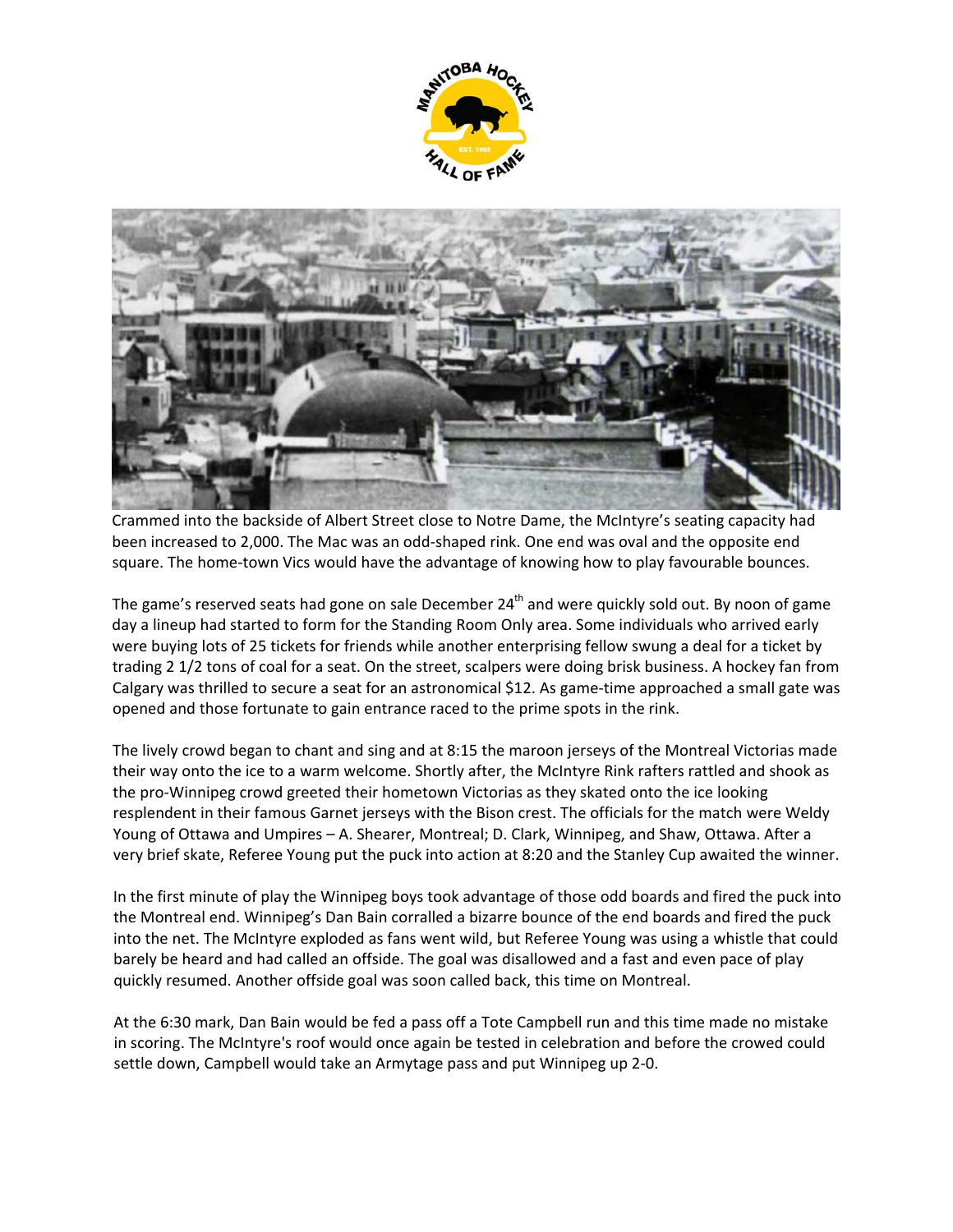

Back and forth action resulted in great saves by both goalies, Gordon Lewis of Montreal and Whitey Merritt for Winnipeg. A scrimmage in front of Montreal's Lewis resulted in the puck landing on the stick of Attie Howard who swiftly put the Winnipegers up 3‐0. The crowd was wildly roaring its approval.

Campbell was sent to the fence with an infraction for kicking the puck. Ernie McLea, who had been playing a great game for Montreal would finally get his team on the board. Corralling his own rebound off a hot shot, he fired it into the Winnipeg goal. Another penalty, this time to Charles Johnstone for tripping resulted in Montreal's second goal with Shirley Davidson converting a Graham Drinkwater pass.

The goalies continued their spectacular play and just before the first half ended Montreal was furiously dominating play. Suddenly, Bain stole the puck and he and Howard put on a masterful display of puck possession before Howard fired in his second of the night and Winnipeg restored their 2‐goal lead as the 1st half ended.

After a fifteen‐minute rest, both teams returned to the ice invigorated. Action was fast and hard and Winnipeg goalie Whitey Merritt was tested early. Play returned to the Montreal end and an apparent goal was waved off, much to the displeasure of the Winnipeg fans. The Montrealers brought the action back to Merritt and a shot by Davidson deflected off the edge of Flett's skate and slipped past the Winnipeg goalie. It was 4‐3 Winnipeg.

Montreal applied pressure and forward Bob McDougall made a tremendous run towards the Winnipeg goal. His first shot was stopped by Merritt and the rebound went to Mclea who passed it back to McDougall. Another tremendous stop by Merritt but this time McLea would not be denied and the score was tied 4‐4.

Back home in Montreal, bedlam ensued! The Montreal Daily Star newspaper had arranged for fans to gather and receive up‐to‐the‐minute game reports via telegraph. The Victoria Rink in Montreal was packed with revellers attending a carnival cheering on every report.

The Winnipeg crowd had been silenced by McLea's second goal but the home squad quickly broke out of their doldrums with pressure on the Montreal net. Lewis would not yield however, and Montreal's McDougall was becoming a handful for the Winnipeg defence.

The Montrealers were swift and determined. After a Lewis save, McDougall secured the puck and made the run of the evening resulting in a goal. Montreal had taken the lead 5‐4!

It was now or never for Winnipeg and play was soon furious around the Montreal net. A broken goalpost caused a brief delay giving the teams a rest. With twelve minutes to play, Winnipeg Captain Armytage switched Rod Flett and Charlie Johnstone, putting Flett at Cover.

The intense play continued until Winnipeg Captain Jack Armytage stole the puck from McDougall and made a run to the Montreal net. Firing a shot on the Montreal goal, it was turned back by Lewis, the puck came out to Campbell who quickly passed to Dan Bain. Bain's shot found its way through the goal